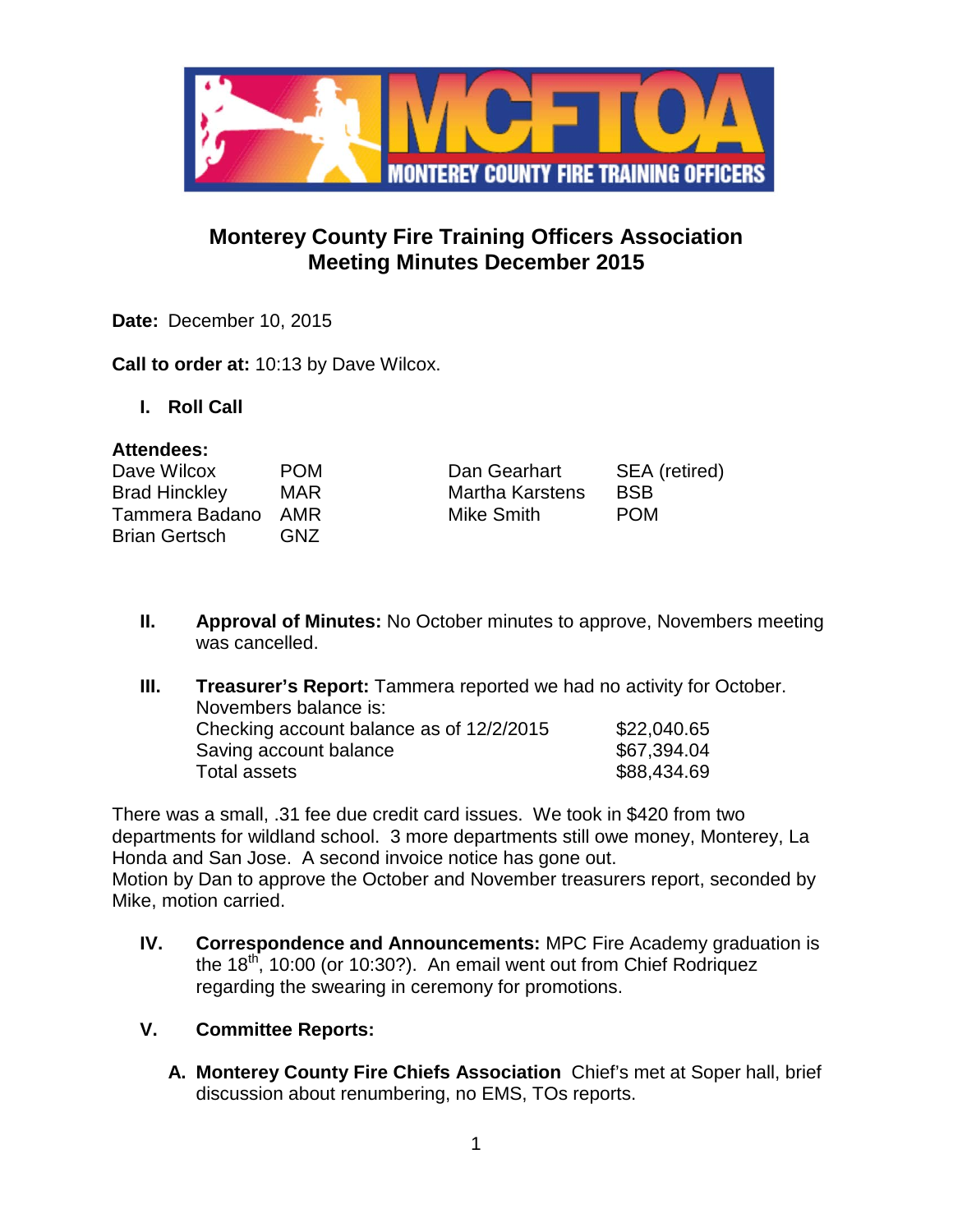

**B. Wildland Committee** Dan reported they will start meeting again in January meeting before the regular TOs meeting at 8:30 AM. Dan will go up to Santa Cruz to meet with them. He is not sure what conditions will be for the school with the possible El Nino and rain. We can expand the relationship with Santa Clara, maybe have them bring strike teams. He would like to see another S234 and S219 class done, and at least one more off road driving class. Clinton said there may be other areas for us to burn, (Dan would prefer to stay with our usual location). We need to secure the Salinas Comm unit for all three days. 2016 will be Dan's last year running it, we need to have someone be trained to take over, Dan said possibly Mike Conrad from Santa Cruz. Mike suggested Vandenburg may want to be involved.

## **C. Programs/Training Classes** None.

- **D. Website** Dan reporting between November 9 and December 9 there were 1,092 hits, averaging 40-50 a day. There are several different ways people are accessing the web site, Safari, (cell phone use), Firefox and Chrome are others, Windows is the most common. The shopping page was down with problems with the calendar program. It has been removed for now. He is working on a code to be able to use text with pictures. \$67.50 for the work done. Facebook had 427 likes.
- **E. Fire Academy** No report.
- **F. County wide movement drill.** We are trying to set dates, looking at February. We will do the same drill that was done in Salinas. Brian needs to know what kind of location is needed. He said it was OK to use their fire house for a BBQ after the drill.

#### **VI. Old Business**

- a. Water awareness scholarships. We agreed to pay for 5 for each department if the certificates were completed by the  $31<sup>st</sup>$ . Only 2 departments have done them so far. We should consider if we are under budget maybe making the scholarships available to individuals.
- b. Dan said the Traffic Safety was finally approved at Chiefs. It is on the site.

#### **VII. New Business**

a. *State Fire Training- Arista/Aiken*. Trying to get more information and dates.

b. *Elections.* Nominations for President; Dan nominated Humberto Arista, and Brad Hinckley (if he is still here) for Vice President. Mike